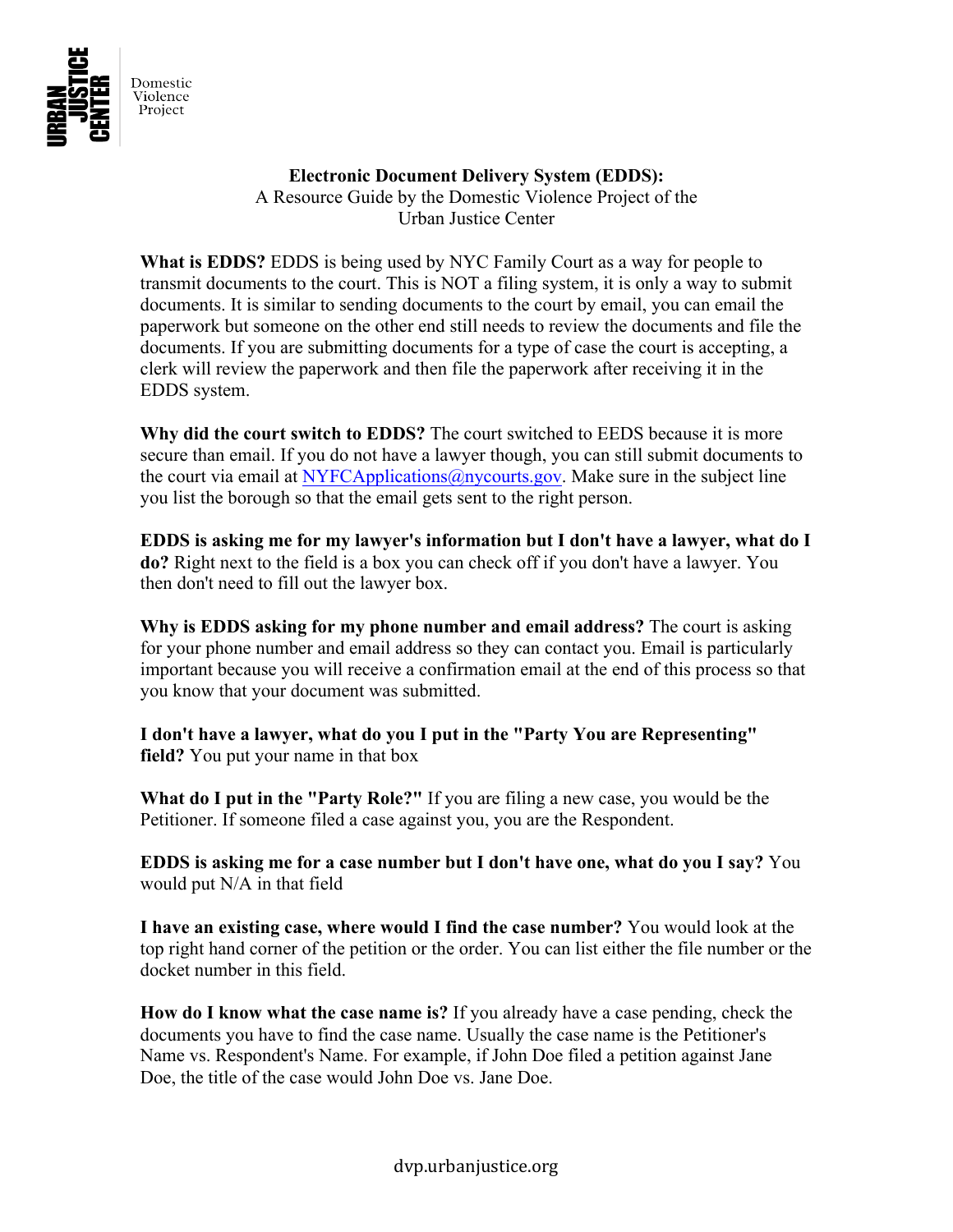

**What do I put as the reason for submitting the document?** Use this box to give the court more information about why you are filing this case. It helps the clerks on the other end decide what to do about the document you are submitting.

**Do I need to check the box at the bottom asking for the document to be filed?** You can check off the box but it is ok if you don't. Because EDDS is a document submission system, the clerks are going to make the decision whether or not the document gets filed regardless of whether or not you check off the box.

Then you click next.

**What court do I select?** If there is a case pending already, you select the borough where the case is being heard. If this is a new case, select the borough where you want the case to be heard.

Then click next.

**How do I know what the case type is?** Try your best to match the case type with your situation. If there is an existing case, look at your paperwork to help you determine what type of case it is.

**How do I know what the document type is?** Again, try to match the document to the choices as best you can. You can look at the document you are filing to see if that document tells you what the document is. For example, if the document says Family Offense Petition, the document type is petition.

**What format does the document need to be in?** Documents must be submitted as PDFs.

Then click next. If there is a problem, you will get an error message. You won't be able to proceed until you fix the problem.

There will be one more page, you have the ability to review all your information.

**What do I do if my information is wrong?** You hit change my information, this button is at the bottom of the top grey box.

If everything is ok, you MUST hit "send document" at the bottom. If you do not do this, your document will NOT but sent to the court. You should receive a confirmation email from the court confirming that the document was received. If you do not get this confirmation email, that might mean that the document was not received by the court. It might take a little while to get the confirmation email but if you don't get it at all, that probably means there was a problem with the submission and the court did not get the document.